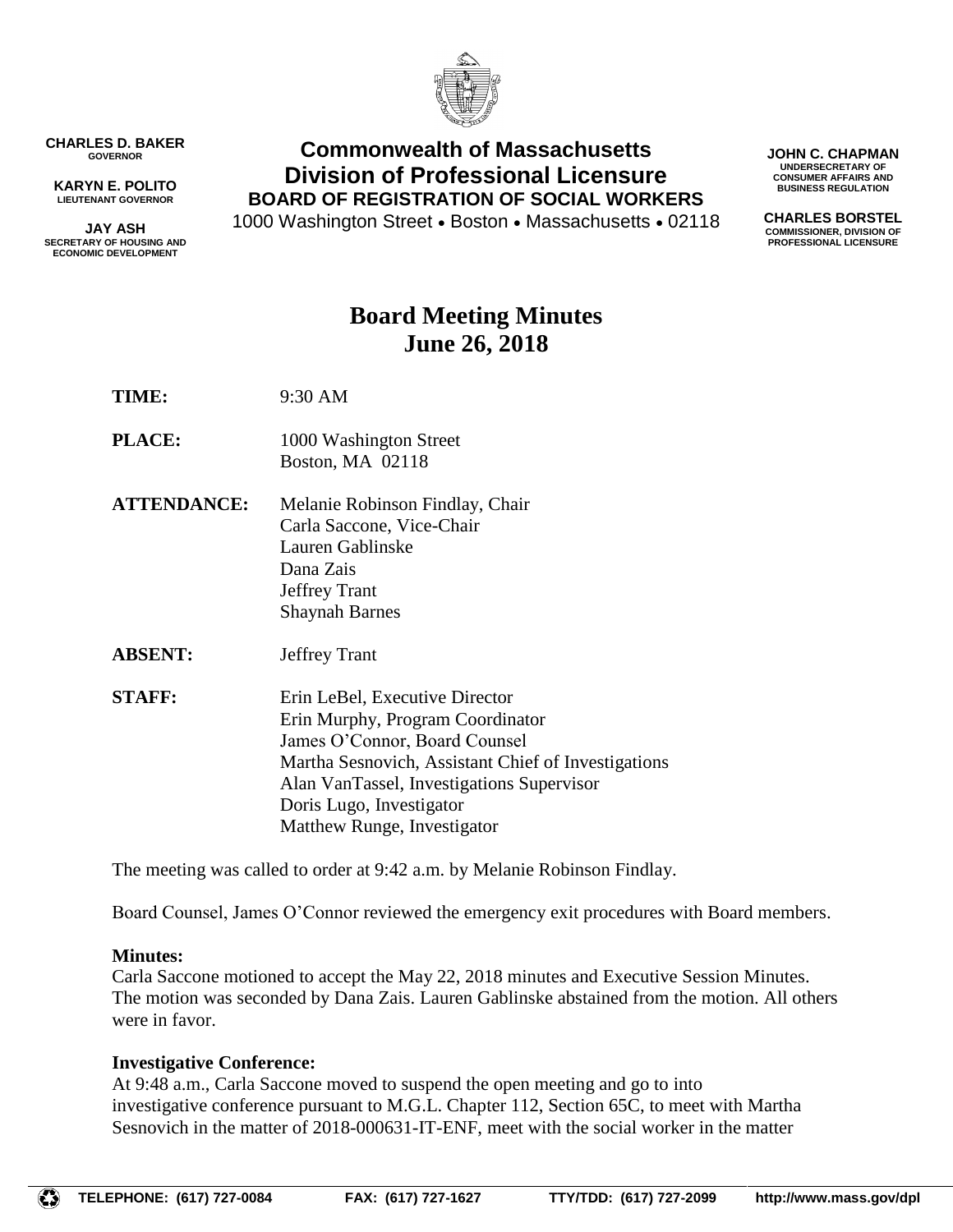of SW-2018-000165, meet with Prosecutor, Julie Brady re MR in the matter of 2017- 001420-IT-ENF, meet with KB in the matter of SW-2017-1521 and review 2017-001410- IT-ENF, 2018-000544-IT-ENF 2018-000547-IT-ENF. This motion was seconded by Dana Zais and unanimously accepted by the Board.

The Chair anticipated that the Board's open meeting would resume in approximately 60 minutes.

For the record, while in Investigative Conference: 2018-000631-IT-ENF: Fwd to Prosecutions 9:58 AM Matthew Runge enters 2018-000165-IT-ENF: Tabled SW-2018-0001: Feedback provided to Prosecutor 2017-001410-IT-ENF: Tabled 2018-000544-IT-ENF: Open Complaint 2018-000547-IT-ENF: Close, no action

### **11:32 AM Return to open session.**

#### **Closed Deliberative Session:**

A motion was made at 11:32 AM by Carla Saccone to enter into Closed Deliberative Session pursuant to MGL. c. 30A, §18 to review the Facts and Findings of SW-15-073.This motion was seconded by Lauren Gablinske and accepted by the full-Board.

Returned to Open Session at 12:11 PM. Matthew Runge and Doris Lugo leave Jonas Goldenberg of NASW enters

Discussion Items:

- 1. Clinical social work experience from DCF: Tabled
- 2. Application Reviews of clinical social work experience: Tabled
- 3. CE request from RF: Carla Saccone motioned to approve his work for 15 CEs. Lauren Gablinske seconded this motion and all were in favor. CE request from PG: Carla Saccone motioned to deny her work for continuing education as the program was not approved by a recognized entity or equivalent and the Board cannot discern that this activity is covered by the regulations. Melanie Robinson Findlay seconded this motion and all were in favor.

12:40 pm: Carla Saccone leaves. Quorum lost.

Respectfully Submitted,

Erin LeBel, MS, LICSW Executive Director

Erin murphy

Erin Murphy, LICSW Program Coordinator